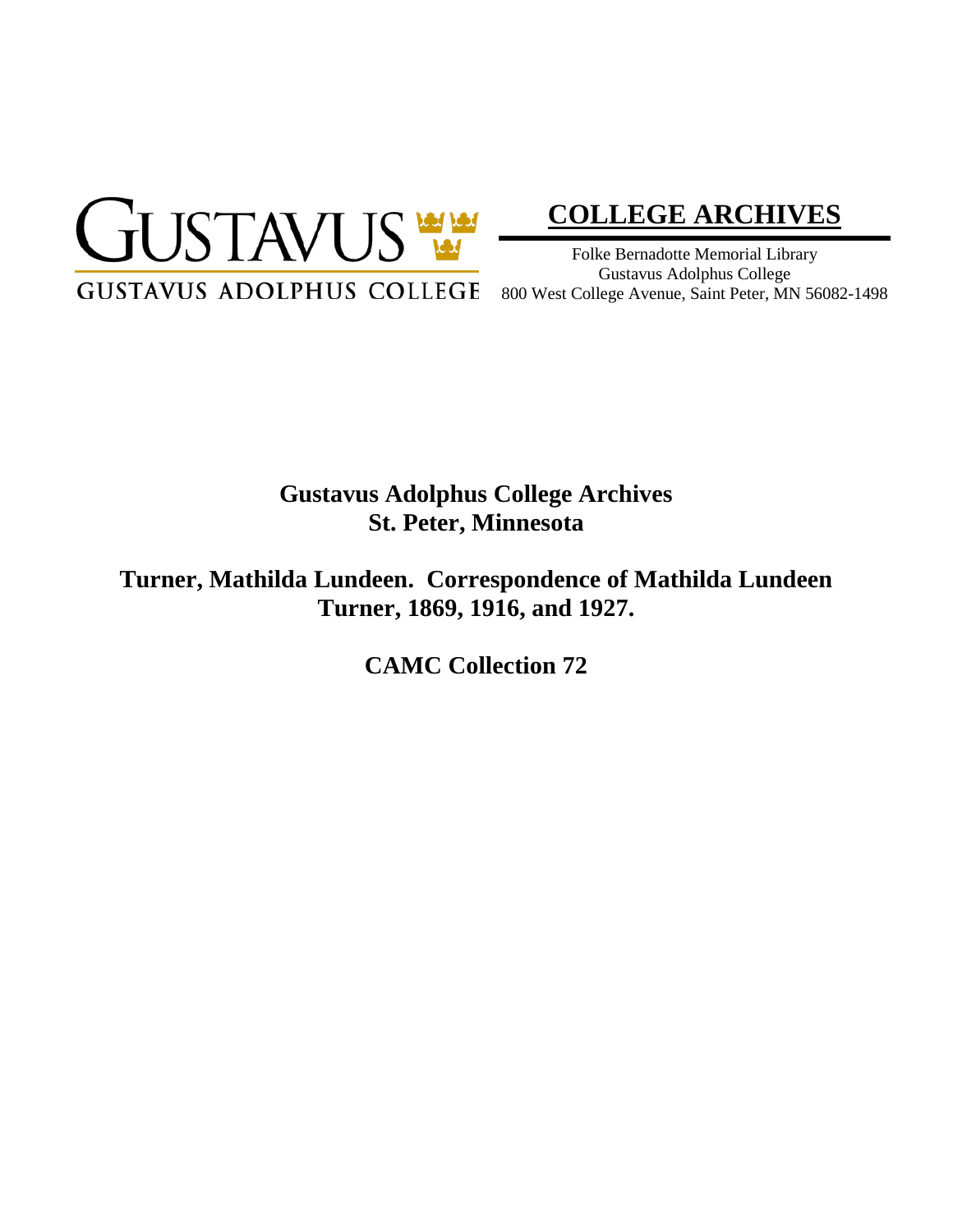## **Turner, Mathilda Lundeen. Correspondence of Mathilda Lundeen Turner, 1869, 1916, and 1927. CAMC Collection 72. 1 folder.**

## **ABSTRACT:**

The Mathilda Lundeen Turner collection contains correspondence from her siblings. The correspondence is in both Swedish and English and concerns daily life at West Point in 1869, travels in Chile in 1916, and daily life and concerns of family members in 1927. Mathilda Lundeen Turner was born on 11 March 1855, and died 7 April 1930. She was the mother of six children: August, Elmer, Lorinda, Esther, Winfield, Amelia, and Florence.

#### **RESTRICTIONS:**

There are no restrictions on use of this collection for research purposes. The researcher assumes full responsibility for observing all copyright, property, and libel laws as they apply.

Researchers must use collection in accordance with the policies of the College Archives, the Folke Bernadotte Memorial Library, and Gustavus Adolphus College.

#### **COLLECTION CITATION:**

Turner, Mathilda Lundeen. Correspondence of Mathilda Lundeen Turner, 1869, 1916, and 1927. CAMC Collection 72. Gustavus Adolphus College Archives, St. Peter, Minnesota.

#### **PROCESSED BY:**

Amy Gratz processed this collection and developed the finding aid during September 2010.

#### **RELATED COLLECTIONS IN THE ARCHIVES:**

Lundeen, Jonas Peter. Incoming Correspondence and Documents of Jonas Peter Lundeen, 1851- 1957. CAMC Collection 64.

Lundeen, Eva Lisa. Incoming Correspondence and Clippings about Family of Eva Lisa Lundeen, 1864-1930. CAMC Collection 61.

Lundeen, John August. Notebooks, Correspondence, and Autobiography of John August Lundeen, 1865, 1871-73, 1884, 1889, 1892, 1901, 1902, 1911, and 1935. CAMC Collection 54.

Levine, Anna Sophia Lundeen. Correspondence of Anna Sophia Lundeen Levine and John August Lundeen, 1876-1918. CAMC Collection 67.

Turner, Josephine Lundeen. Correspondence of Josephine Lundeen Turner, 1872-1918. CAMC Collection 75.

Skoog, Emily Lundeen. Correspondence of Emily Lundeen Skoog, 1886-1891. CAMC Collection 76.

Turner, John Peter. Correspondence and Certificates of John Peter Turner, 1855-1910. CAMC Collection 65.